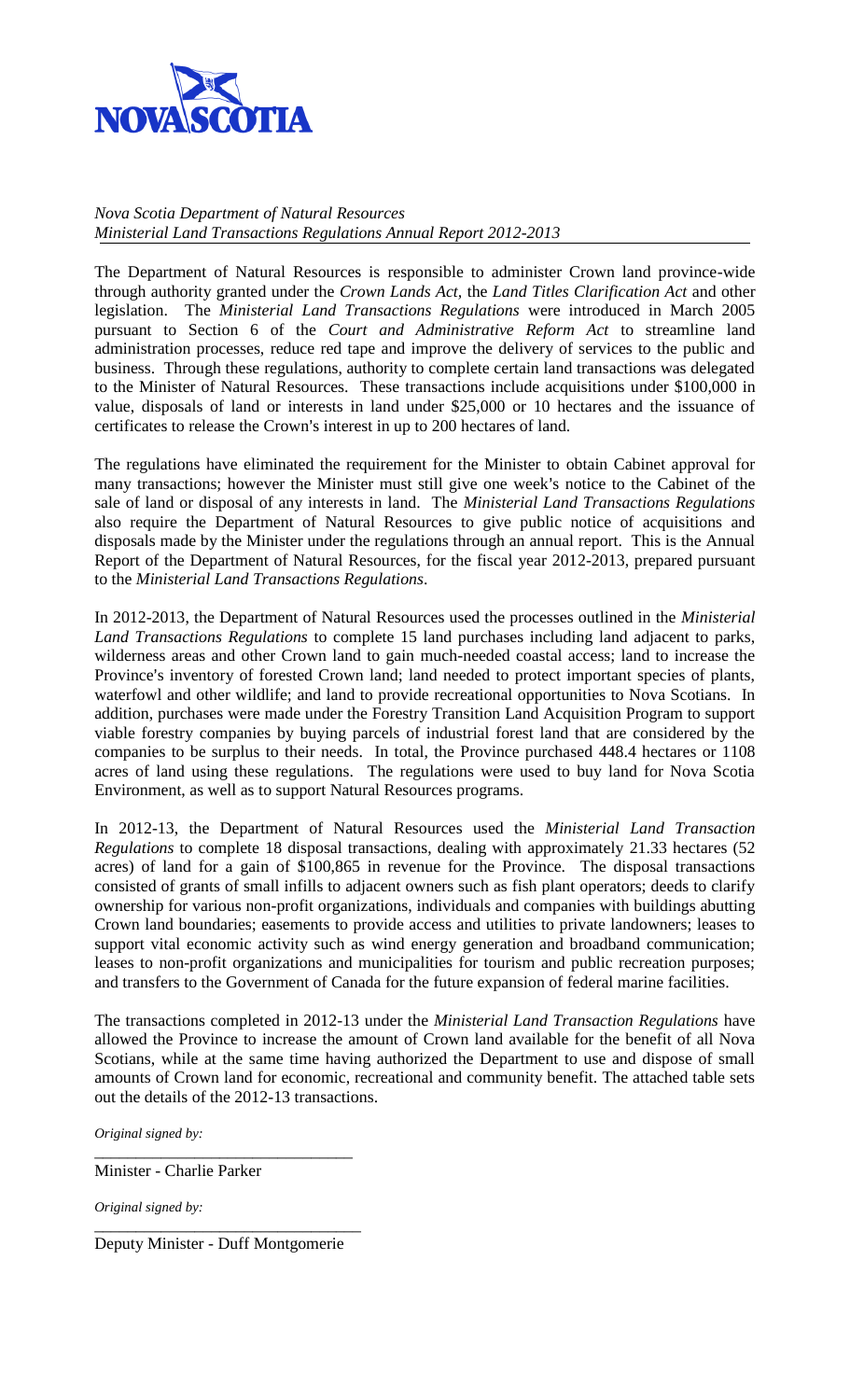| <b>Crown Lands Act</b><br><b>Reference</b> | <b>Client Name or</b><br><b>Interest Holder</b> | Location                                       | <b>Area of Land</b> | <b>Type of</b><br><b>Transaction</b> | <b>Reason for Transaction</b>                             | Price                    |
|--------------------------------------------|-------------------------------------------------|------------------------------------------------|---------------------|--------------------------------------|-----------------------------------------------------------|--------------------------|
| <b>Acquisitions</b>                        |                                                 |                                                |                     |                                      |                                                           |                          |
| 7(a)                                       | <b>Bruce Smith</b>                              | South East Passage, Halifax<br>County          | 0.12 hectare        | Acquisition                          | Coastal access and recreational values                    | \$62,600                 |
| 7(a)                                       | Patricia and Richard<br>Kent                    | Musquodoboit Harbour,<br><b>Halifax County</b> | 0.63 hectare        | Acquisition                          | Wildlife values and potential wildlife<br>management area | \$16,300                 |
| 7(a)                                       | N. R. Kenney Logging<br>Limited                 | Telford, Pictou County                         | 11.3 hectares       | Acquisition                          | <b>Forestry Transition Program</b>                        | $$98,035*$               |
| 7(a)                                       | <b>Kenney Forest</b><br>Holdings Limited        | Foxbrook, Pictou County                        | 48.1 hectares       | Acquisition                          | <b>Forestry Transition Program</b>                        | * Includes land<br>above |
| 7(a)                                       | Gregory Johnson                                 | Shunacadie, Cape Breton<br>County              | 80 hectares         | Acquisition                          | Wildlife and Forestry values                              | \$15,000                 |
| 7(a)                                       | Leonel LeBlanc                                  | Margaree Forks, Inverness<br>County            | 6 hectares          | Acquisition                          | Purchased on behalf of OAA                                | \$95,000                 |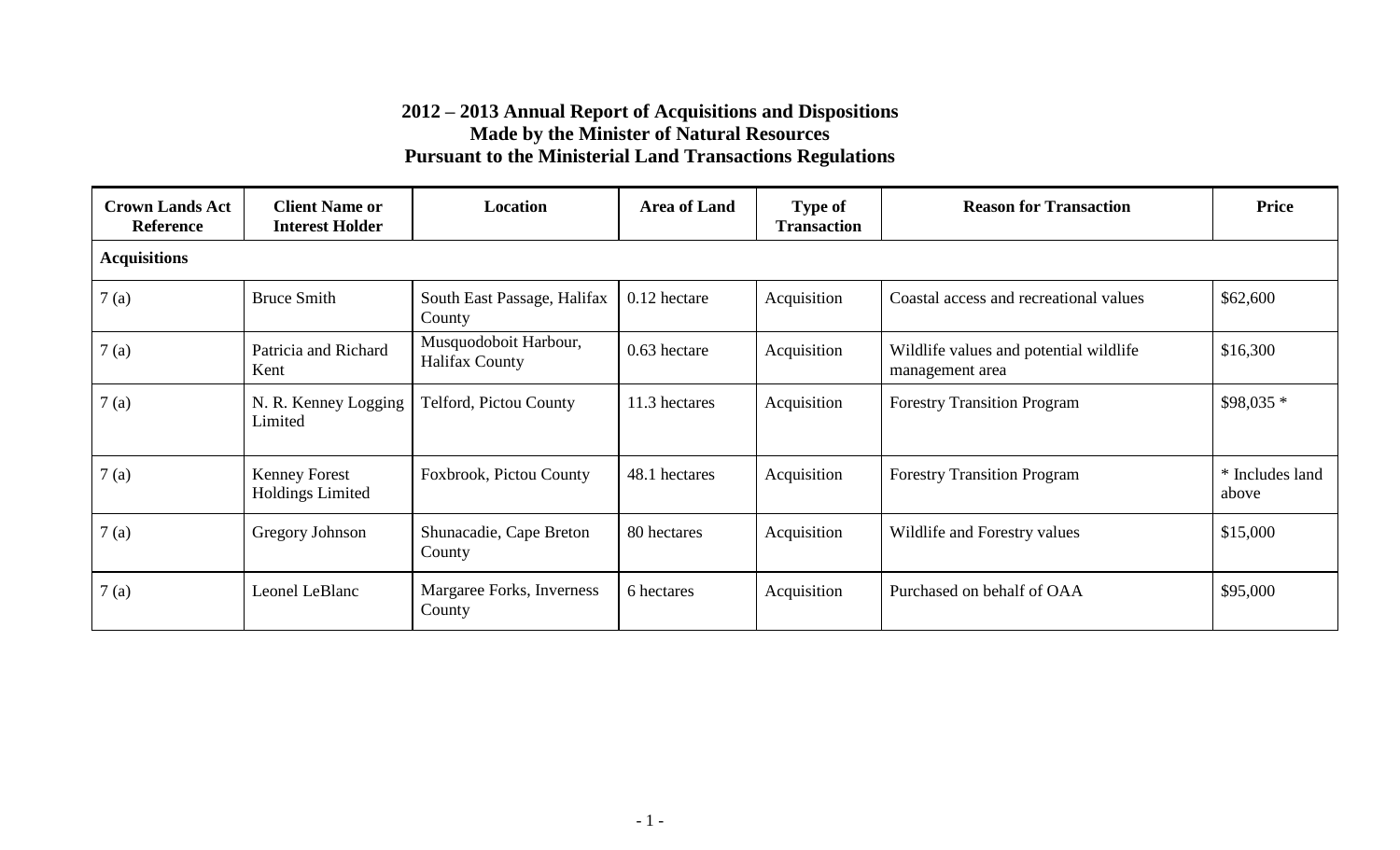| <b>Crown Lands Act</b><br><b>Reference</b> | <b>Client Name or</b><br><b>Interest Holder</b> | Location                                                                | <b>Area of Land</b> | <b>Type of</b><br><b>Transaction</b> | <b>Reason for Transaction</b>                                                                                                                                                                                                                                                                                                                                                                                                                                                                                                                                                                                           | <b>Price</b> |
|--------------------------------------------|-------------------------------------------------|-------------------------------------------------------------------------|---------------------|--------------------------------------|-------------------------------------------------------------------------------------------------------------------------------------------------------------------------------------------------------------------------------------------------------------------------------------------------------------------------------------------------------------------------------------------------------------------------------------------------------------------------------------------------------------------------------------------------------------------------------------------------------------------------|--------------|
| <b>Acquisitions</b>                        |                                                 |                                                                         |                     |                                      |                                                                                                                                                                                                                                                                                                                                                                                                                                                                                                                                                                                                                         |              |
| 7(a)                                       | Mike VanDenOetelaar                             | Bush Island, Lunenburg<br>County                                        | 0.03 hectare        | Acquisition                          | The land was ranked by departmental staff as<br>a priority for purchase to establish a new public<br>boat launch ramp for long term use by the<br>general public and island residents. For many<br>years, the department leased a boat launch<br>and parking area at Bush Island for \$500 per<br>year. The structure was subject to storm<br>damage and was deteriorating. Parking was<br>also inadequate. Under the lease agreement,<br>the department was responsible to maintain<br>the structure. The owner wanted to<br>substantially increase the rent, so when the<br>lease expired in 2009 it was not renewed. | \$73,750     |
| 7(a)                                       | Keith and Heather<br>Laybolt                    | Caledonia, Guysborough<br>County                                        | 0.4 hectare         | Acquisition                          | Purchased on behalf of Department of<br>Environment                                                                                                                                                                                                                                                                                                                                                                                                                                                                                                                                                                     | \$7,200      |
| 7(a)                                       | J.A. Turner & Sons<br>$(2012)$ Limited          | Newcombe, Blockhouse and<br>Upper Kingsburg,<br><b>Lunenburg County</b> | 18.6 hectares       | Acquisition                          | <b>FTP</b>                                                                                                                                                                                                                                                                                                                                                                                                                                                                                                                                                                                                              | \$49,904.10  |
| 7(a)                                       | S. Prest Land<br><b>Holdings Limited</b>        | Lower Ship Harbour and<br>Upper Lakeville, Halifax<br>County            | 40.5 hectares       | Acquisition                          | <b>FTP</b>                                                                                                                                                                                                                                                                                                                                                                                                                                                                                                                                                                                                              | \$60,000     |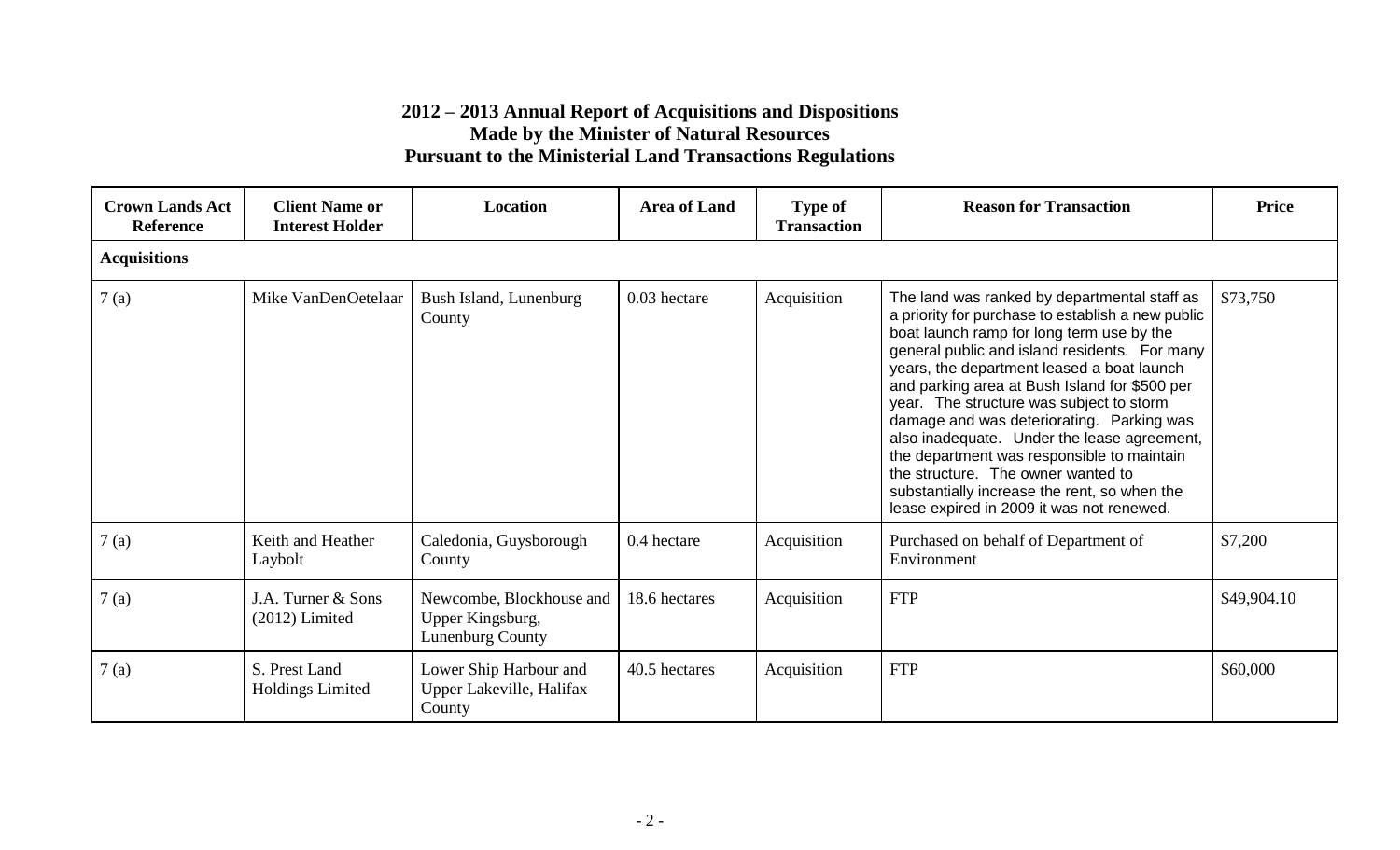| <b>Crown Lands Act</b><br><b>Reference</b> | <b>Client Name or</b><br><b>Interest Holder</b>                                                                                    | Location                         | <b>Area of Land</b> | <b>Type of</b><br><b>Transaction</b> | <b>Reason for Transaction</b>                                                                                                                                                                                                                                         | <b>Price</b> |
|--------------------------------------------|------------------------------------------------------------------------------------------------------------------------------------|----------------------------------|---------------------|--------------------------------------|-----------------------------------------------------------------------------------------------------------------------------------------------------------------------------------------------------------------------------------------------------------------------|--------------|
| <b>Acquisitions</b>                        |                                                                                                                                    |                                  |                     |                                      |                                                                                                                                                                                                                                                                       |              |
| 7(a)                                       | Jean Marie Scothorn                                                                                                                | Nine Mile River, Hants<br>County | 56.6 hectares       | Acquisition                          | Potential for forestry management,<br>recreational, and wildlife values as well as its<br>location adjacent to Indian Brook Reserve                                                                                                                                   | \$88,970     |
| 7(a)                                       | Rhys C. Harnish and<br>Susan R. De La<br>Ronde, as personal<br>representatives of the<br>Estate of the late Roy<br>Wendall Harnish | Coote Cove, Halifax County       | 3.80 hectares       | Acquisition                          | An inholding within Crystal Crescent Park and<br>it has high recreational values. Purchasing<br>this property would help to protect the view<br>plane within the park and would eliminate<br>some Crown boundary lines                                                | \$30,803     |
| 7(a)                                       | Brian MacDonald,<br>Katherine S.<br>MacDonald and<br>Alison Janet<br>MacDonald                                                     | Ashfield, Inverness County       | 93.08 hectares      | Acquisition                          | Land was ranked by departmental staff as a<br>high priority for purchase because it contains<br>extensive advanced forest plantations and<br>roads, will provide valuable fibre for the<br>forestry industry in Eastern Nova Scotia, and is<br>adjacent to Crown land | \$95,000     |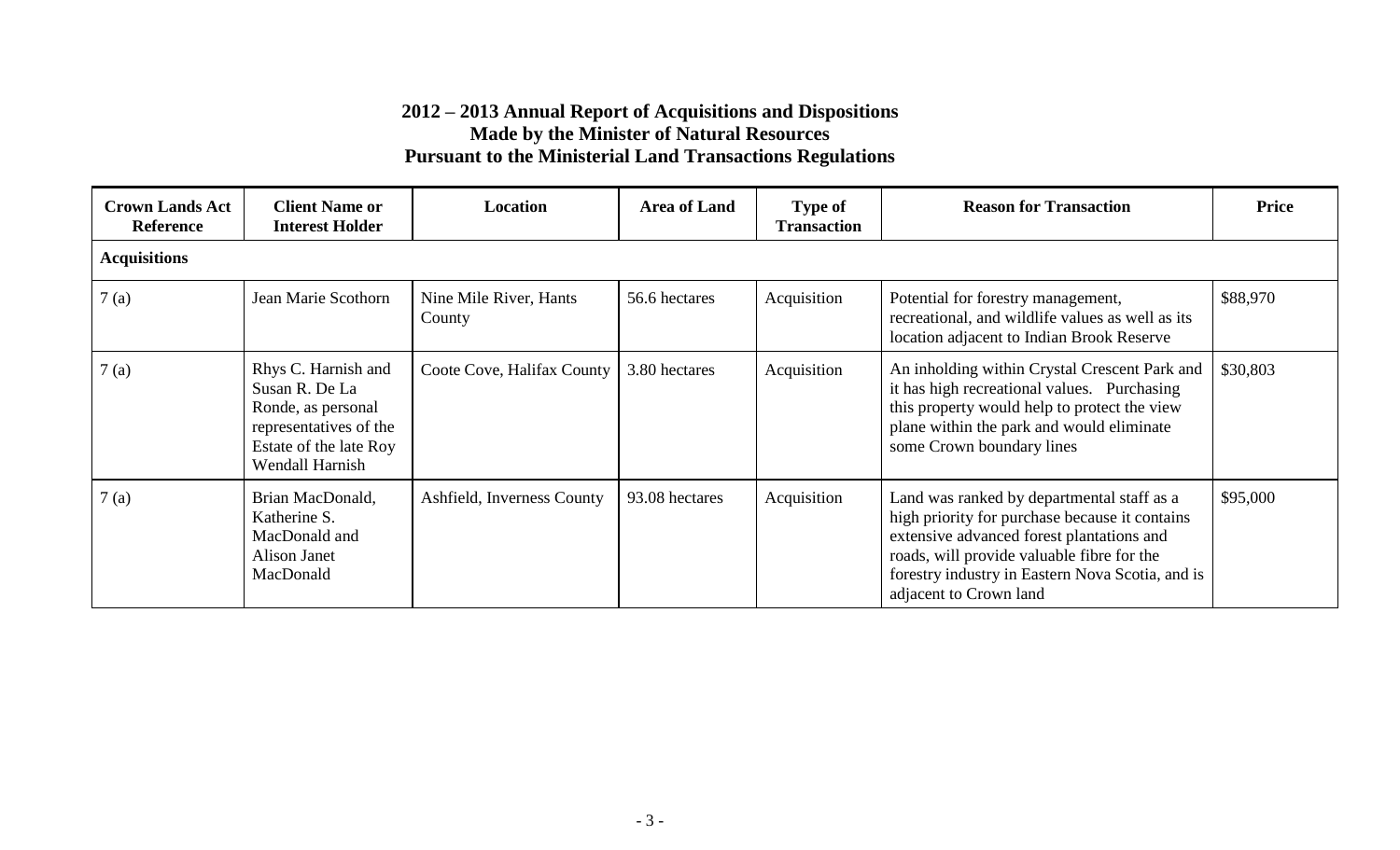| <b>Crown Lands Act</b><br><b>Reference</b> | <b>Client Name or</b><br><b>Interest Holder</b>   | Location                                         | <b>Area of Land</b> | <b>Type of</b><br><b>Transaction</b> | <b>Reason for Transaction</b>                                                                                                                                                                                                                                                                                                                                                                                                              | <b>Price</b> |
|--------------------------------------------|---------------------------------------------------|--------------------------------------------------|---------------------|--------------------------------------|--------------------------------------------------------------------------------------------------------------------------------------------------------------------------------------------------------------------------------------------------------------------------------------------------------------------------------------------------------------------------------------------------------------------------------------------|--------------|
| <b>Acquisitions</b>                        |                                                   |                                                  |                     |                                      |                                                                                                                                                                                                                                                                                                                                                                                                                                            |              |
| 7(a)                                       | James A. Fullerton<br>and Kelly Anne<br>Fullerton | Harrison Settlement,<br><b>Cumberland County</b> | 40.47 hectares      | Acquisition                          | One of the few inholdings of the recently<br>designated Kelley River Wilderness Area.<br>Securing this land would remove the Crown's<br>potential liability and access issues within this<br>part of the wilderness area. The ecological<br>values of this parvel are generally equivalent to<br>those of the Kelley River Wilderness Area, the<br>most important of which is its habitat for a<br>population of endangered mainland moose | \$77,000     |
| 7(a)                                       | L.E. Elliott Lumber<br>Limited                    | Seffernsville, Lunenburg<br>County               | 48.765 hectares     | Acquisition                          | <b>Forestry Transition Program</b>                                                                                                                                                                                                                                                                                                                                                                                                         | \$70.000     |

| <b>Crown Lands Act</b><br><b>Reference</b> | <b>Client Name or</b><br><b>Interest Holder</b> | Location                           | <b>Area of Land</b> | <b>Type of</b><br><b>Transaction</b> | <b>Reason for Transaction</b>                                    | <b>Price</b> |
|--------------------------------------------|-------------------------------------------------|------------------------------------|---------------------|--------------------------------------|------------------------------------------------------------------|--------------|
| <b>Disposals</b>                           |                                                 |                                    |                     |                                      |                                                                  |              |
| 16(1)(a)                                   | James Tucker<br>LeFrense                        | Tatamagouche, Colchester<br>County | 0.35 hectare        | Deed                                 | To allow client to own the land which his<br>business is located | \$9,415      |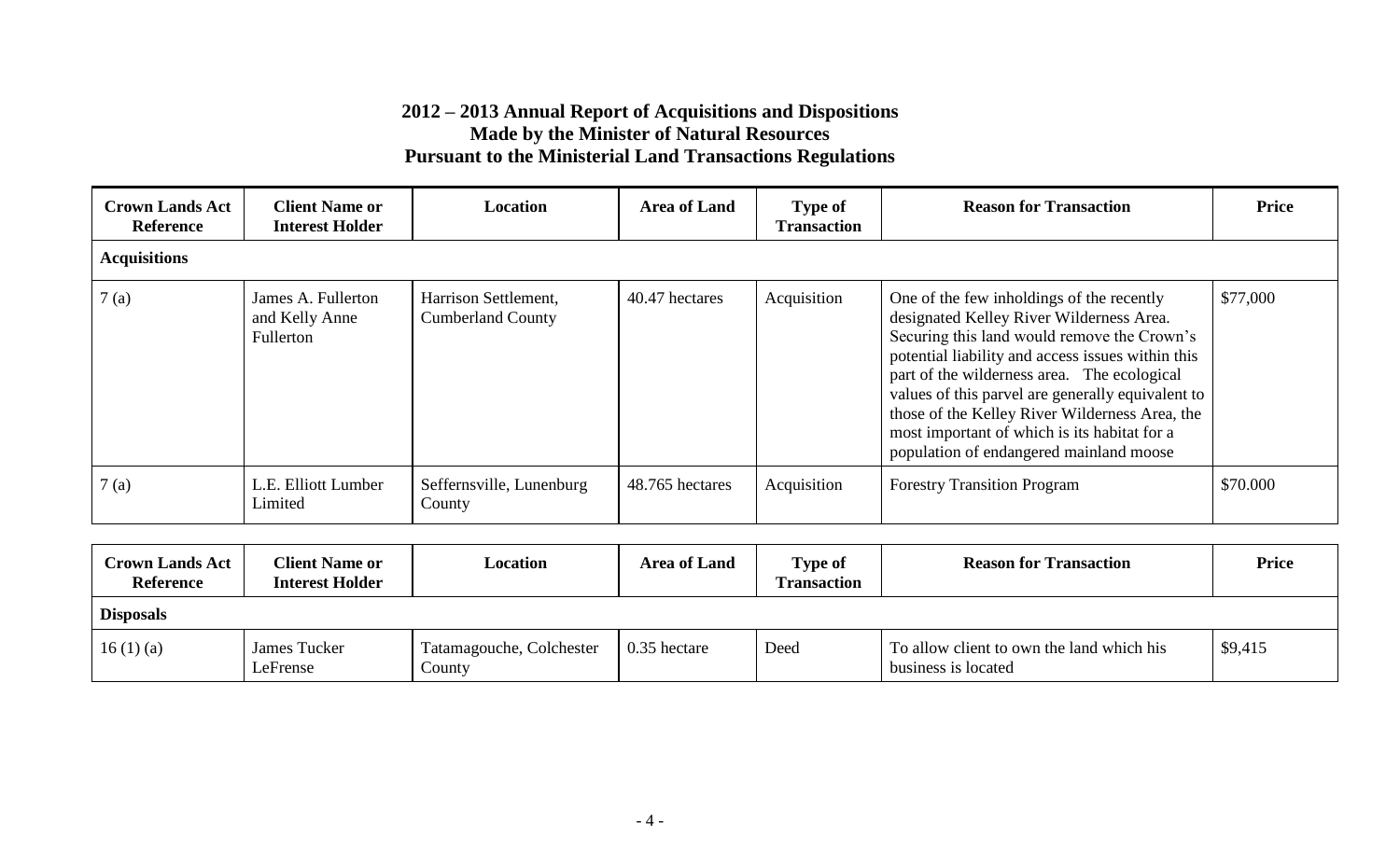| <b>Crown Lands Act</b><br><b>Reference</b> | <b>Client Name or</b><br><b>Interest Holder</b>                                  | Location                                        | <b>Area of Land</b> | <b>Type of</b><br><b>Transaction</b> | <b>Reason for Transaction</b>                                                                                               | <b>Price</b> |
|--------------------------------------------|----------------------------------------------------------------------------------|-------------------------------------------------|---------------------|--------------------------------------|-----------------------------------------------------------------------------------------------------------------------------|--------------|
| <b>Disposals</b>                           |                                                                                  |                                                 |                     |                                      |                                                                                                                             |              |
| 16(1)(a)                                   | Lawrence Jardine                                                                 | Florence, Cape Breton<br>County                 | 0.07 hectare        | Deed                                 | To resolve an encroachment of a portion of the<br>clients home and two sheds that presently sit on<br>the property          | \$1,020      |
| 16(1)(b)                                   | Municipality of Pictou<br>County                                                 | Marsh Road, Thorburn,<br>Pictou County          | 0.348 hectare       | Easement                             | To facilitate the installation and extension of a<br>wastewater forcemain system within the<br>abandoned rail line corridor | \$672.60     |
| 16(1)(b)                                   | <b>Wayne Millett</b>                                                             | <b>Chester Grant, Lunenburg</b><br>County       | 0.77 hectare        | Easement                             | To allow the client to access his land                                                                                      | \$2,641.87   |
| 16(1)(b)                                   | David Abramo                                                                     | St. Joseph Du Moine,<br><b>Inverness County</b> | 0.46 hectare        | Easement                             | To allow the client to access his land                                                                                      | \$276        |
| 16(1)(b)                                   | <b>Richard James Wilson</b><br>and Lisa Jane Wilson                              | Grand Lake, Halifax County                      | 0.59 hectare        | Easement and<br>Right of Way         | Utility line and access                                                                                                     | \$354        |
| 16(1)(a)                                   | <b>Florence Margaret</b><br>Pyne, Sheilah Dawn<br>MacDonald, Helen<br>Jane Tarso | Morrison Road, Cape<br><b>Breton County</b>     | 0.3185 hectares     | Grant                                | To allow the clients to own the land which they<br>use to access their property                                             | \$600.30     |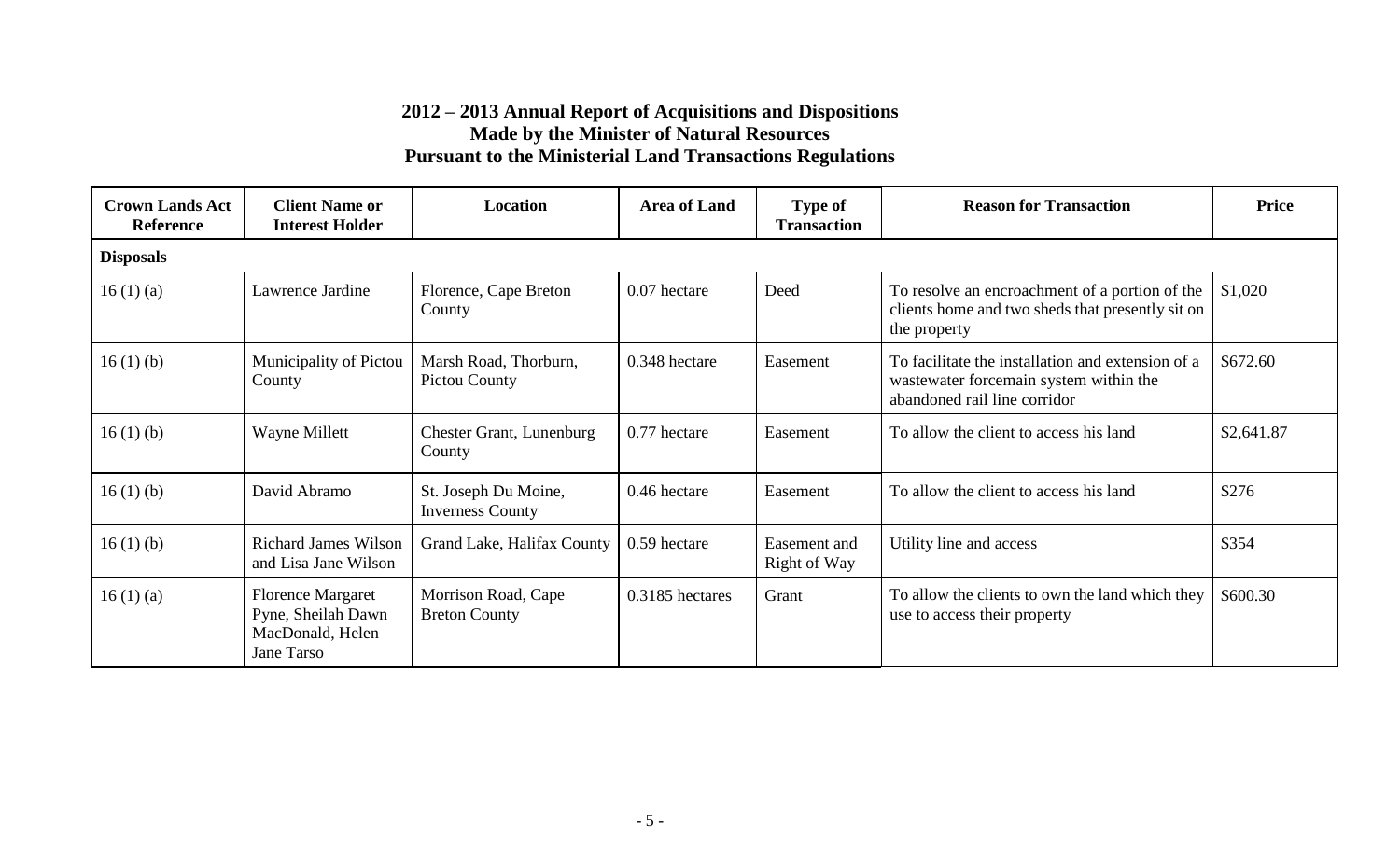| <b>Crown Lands Act</b><br><b>Reference</b> | <b>Client Name or</b><br><b>Interest Holder</b> | <b>Location</b>                              | <b>Area of Land</b> | <b>Type of</b><br><b>Transaction</b> | <b>Reason for Transaction</b>                                                                                                                                                                             | <b>Price</b> |
|--------------------------------------------|-------------------------------------------------|----------------------------------------------|---------------------|--------------------------------------|-----------------------------------------------------------------------------------------------------------------------------------------------------------------------------------------------------------|--------------|
| <b>Disposals</b>                           |                                                 |                                              |                     |                                      |                                                                                                                                                                                                           |              |
| 16(1)(a)                                   | David Bernard Shaw.<br>Julia Mary Shaw          | Pentz, Lunenburg County                      | $0.0079$ hectare    | Grant                                | To give the clients ownership of infilled land<br>that has been used in conjunction with their<br>property for over fifteen years and resolve the<br>encroachment of two private wharves on<br>Crown land | \$1,379.65   |
| 16(1)(a)                                   | Rogers<br>Communications Inc.                   | Browns Mountain,<br><b>Antigonish County</b> | 4.74 hectares       | Lease                                | Communications tower and related equipment                                                                                                                                                                | \$3,431      |
| 16(1)(a)                                   | St. Peter's and Area<br>Lions Club              | St. Peter's, Richmond<br>County              | 2.43 hectares       | Lease                                | To allow the client to continue to operate and<br>maintain a marina and engage in related<br>activities                                                                                                   | \$342.60     |
| Section 5                                  | Eastlink – Bragg<br>communications Inc.         | Upper Lawrencetown,<br><b>Halifax County</b> | 0.4 hectare         | Lease                                | Installing, operating and maintaining a<br>communications tower with associated<br>equipment building                                                                                                     | \$6,860      |
| 16(1)(b)                                   | James Tucker<br>LeFrense                        | Tatamagouche, Colchester<br>County           | 0.132 hectare       | Right of Way                         | To allow the client to access the land which his<br>business is located                                                                                                                                   | \$200        |
| 16(1)(b)                                   | John and Marion<br>Webb                         | Mahone Bay, Lunenburg<br>County              | 0.02 hectare        | Right of Way                         | To provide access to the clients lands                                                                                                                                                                    | \$1,372      |